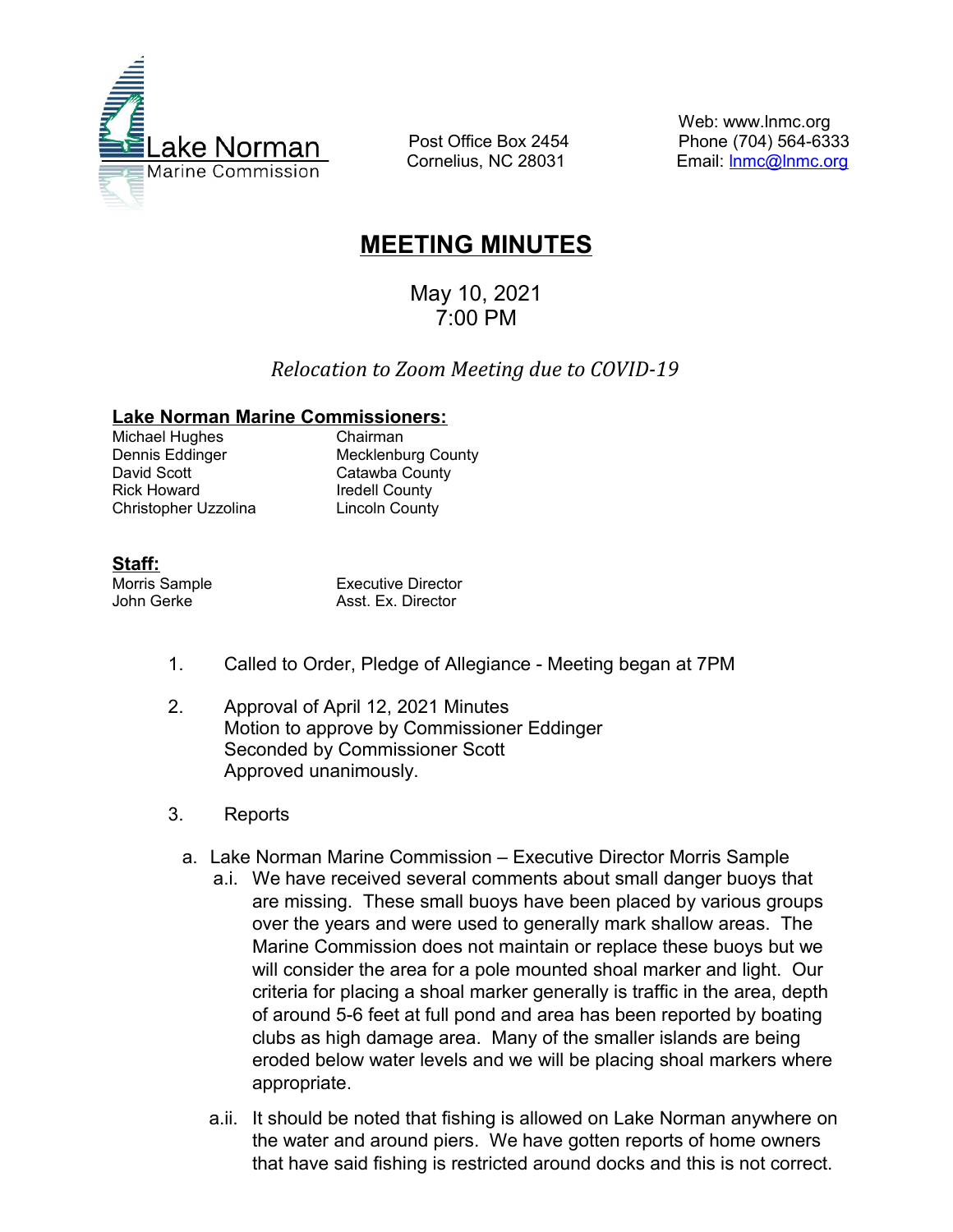Fishermen are not allowed to physically get on your dock but they can fish adjacent to your dock in any area.

- a.iii. The stocking of 700 grass carp will occur tomorrow at Blythe Landing sometime around noon to 2pm. The delivery truck is coming from Raleigh area and I will talk to them on Tuesday morning and get a more exact time for their arrival. We also stocked 50 tagged grass carp earlier this year and they will be part of a 3 year study to determine the mortality of the grass carp in Lake Norman. This stocking of total of 750 grass carp will help prevent future outbreaks of hydrilla.
- a.iv. Please continue to report any strange looking vegetation growing in Lake Norman. Duke Energy aquatic weed group will investigate any reports. You can report to [aquaticplants@duke-energy.com](mailto:aquaticplants@duke-energy.com) or visit our website at lnmc.org and click on Useful Links, Duke Energy Lake Services.
- a.v. Boating season is getting underway and the lake traffic will be increasing. Please be courteous to everyone on the lake and be aware of your wake. We do get many reports of wake issues so please help by staying at least 150 feet from docks and be extra cautious approaching bridges on the lake.

## b. Enforcement

- 1) Cornelius Police Department George Brinzey
	- a. Significant training in April
	- b. 17 calls for service via boat
		- b.a. Most common day was Sunday between noon and 6PM<br>b.b.
		- b.b. Average response time was 10 minutes<br>b.c. 7 crime prevention calls
		- b.c. 7 crime prevention calls
		- b.d. 8 Navigation hazards
		- b.e. 4 Appeal to assist
- 2) Iredell County Sheriff Lake Watch Report Jarid Church
	- a. 807 security checks
	- b. 27 stops on the water
	- c. 1 impaired boater worked with NCWR
	- d. 6 civil disturbance calls
	- e. 1 property damage
	- f. 27 vessels inspected
	- g. 5 navigation hazards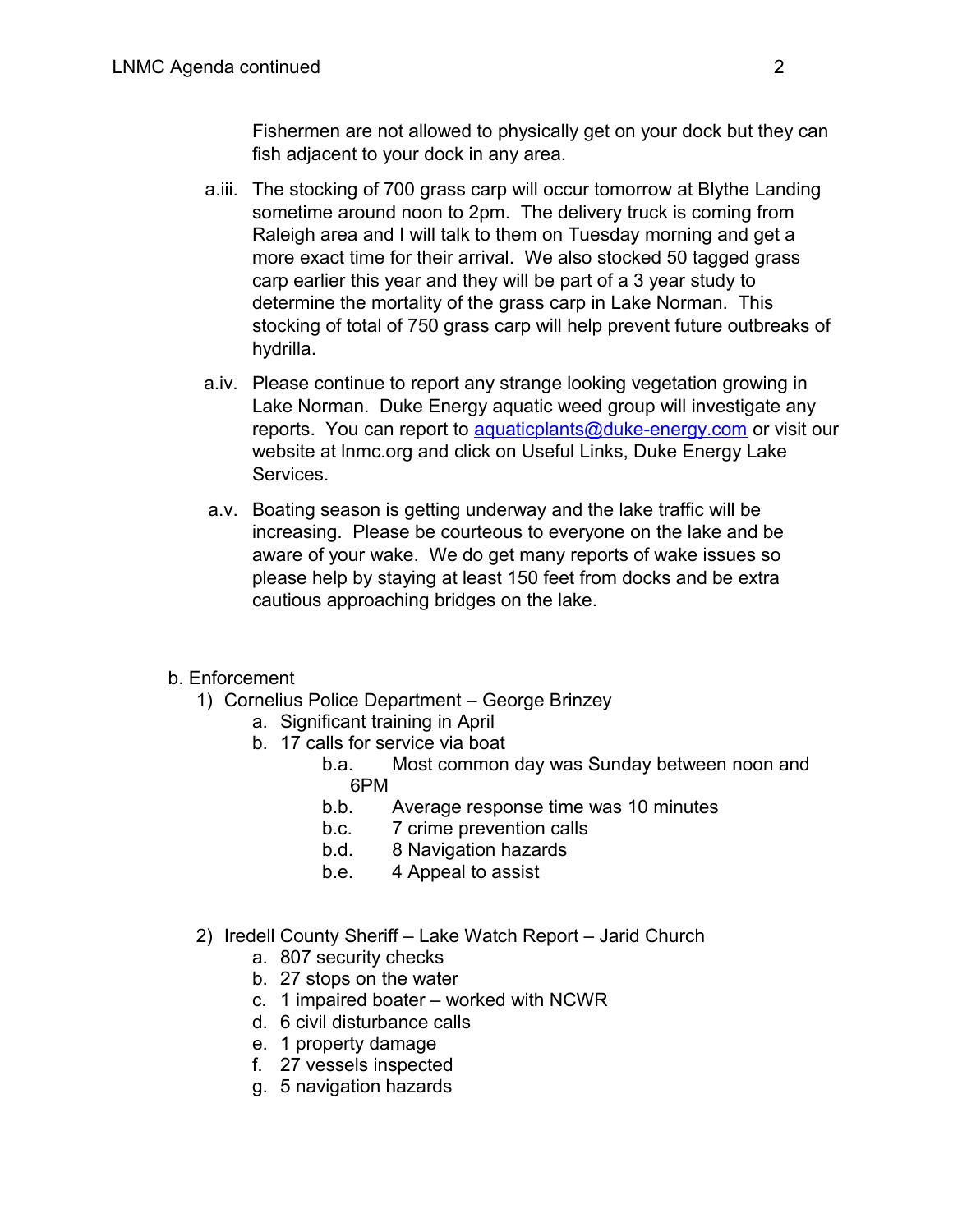- 3) Catawba County Lake Patrol No Report
- 4) Lincoln County Lake Patrol John Isaacs No Report
- 5) N.C. Wildlife Resources Commission Ron Robertson
	- a. 1 impaired boater
	- b. There will be new officers on the lake this summer
	- c. Clarified the use of waters and shoreline for fishing and hunting 760 is the defining mark of public vs private
	- d. Discussed fish
		- d.a. Stocked stripers did not do well did not survive summer heat.
		- d.b. Now trying Bodie Bass a cross between a white bass and a striped bass
			- d.b.1.1. 50 stocked May 2020 with electronic tags
			- d.b.1.2. 50 more are being stocked this month
- c. Lake Issues
	- 1) Duke Energy Joe Klutz
		- 1.1. Lake at 97.4
		- 1.2. Several calls for dock billet removal
		- 1.3. Expect strong recreational activities this summer
		- 1.4. There is no swimming allowed at boat access areas

2) Coast Guard Auxiliary - Division 26 – Summary provided by Steve **Riggan** 

#### **Activity Summary:**

The three units operating on Lake Norman were involved in the combined activities listed below.

On-water activities are typically conducted on Lake Norman from April 1 – October 30 each year. On-water activities are generally scheduled in 1-2 weeks in advance; emergency callout procedures can be invoked if needed.

1. The USCG Auxiliary (certain members) are now authorized to conduct on-water patrols on Lake Norman after successfully completing a reconstitution "check ride" conducted by a USCG active duty Bosun Mate from Wilmington, NC on April 24, 2021 on Lake Norman.

2. Flotilla 26-04 Lake Norman West conducted a live virtual online About Boating Safely class in April over 3 Zoom sessions as planned, enrolling and graduating 15 students. The final exam was administered using a Google form with results recorded electronically which worked well.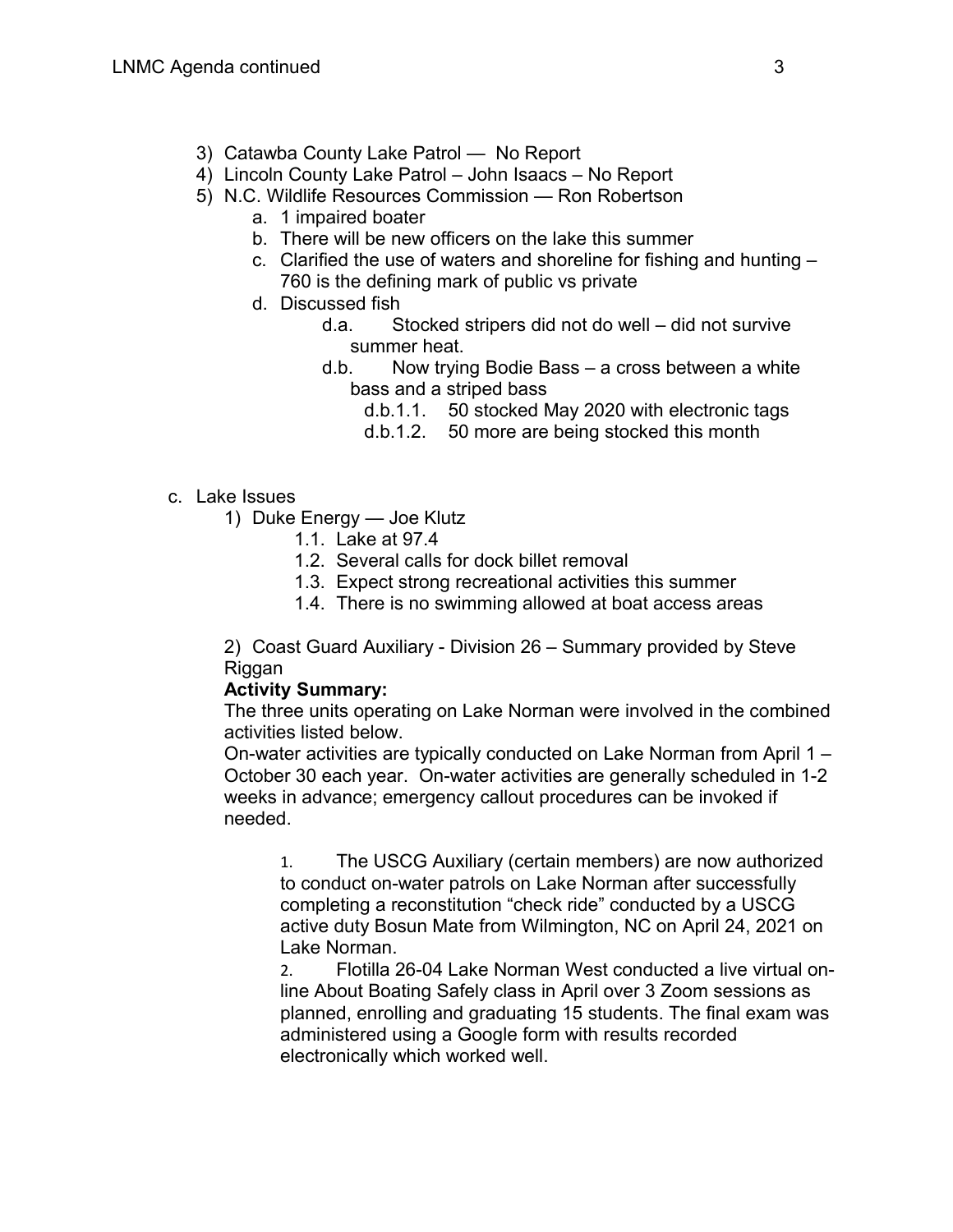## **Events and Items of Note:**

1. A second live virtual class via three Zoom meetings on June 15, 17 and 19 is open for registration, utilizing the revised Boat America class material. Lake Norman-specific regulations and navigation information will also be covered in this class.

2. Further evaluation of in-person activities will continue. Vessel Safety Checks are authorized, but not in mass events. Inperson regular business meetings can be authorized.

- 3) America's Boating Club No Report
- 4) Mecklenburg County Parks & Rec No Report
- 5) Island Habitat No Report
- 6) Riverkeepers Michael Lindsay
	- 6.1. Swim Guide Program on water quality will run Memorial Day to Labor Day – need some more volunteers – results will be posted on Fridays.
	- 6.2. Floating classroom
		- 6.2.1.1. Expect the boat to be in operation in June with classes starting in July.
	- 6.3. Discussed Watershed management plan.
	- 6.4. Summarized information available on Catawba Riverkeeper new phone app.
- d. Water Quality/Erosion/Buffers/Illegal Discharge
	- 1) Mecklenburg County Water Quality No Report
	- 2) NC Wildlife Federation Billy Wilson
		- Osprey eggs have hatched!!
- 4. Comments from the Public:
	- a. Andy Elliot
		- a.i. Support no wake buoy for Onsrud
	- b. Jill Paterson
		- b.i. Support no wake buoy for Marina Village
		- b.ii. Safety issue
	- c. Sherry Harris
		- c.i. Support no wake buoy for Marina Village
		- c.ii. Jet ski issues
	- d. Kelly Dunn
		- d.i. Support no wake buoy for Marina Village
		- d.ii. Close call with speeding boat
	- e. John Easter
		- e.i. Support no wake buoy for Marina Village
	- f. Faraz Syed
		- f.i. Support no wake buoy for Marina Village
		- f.ii. Jet ski issues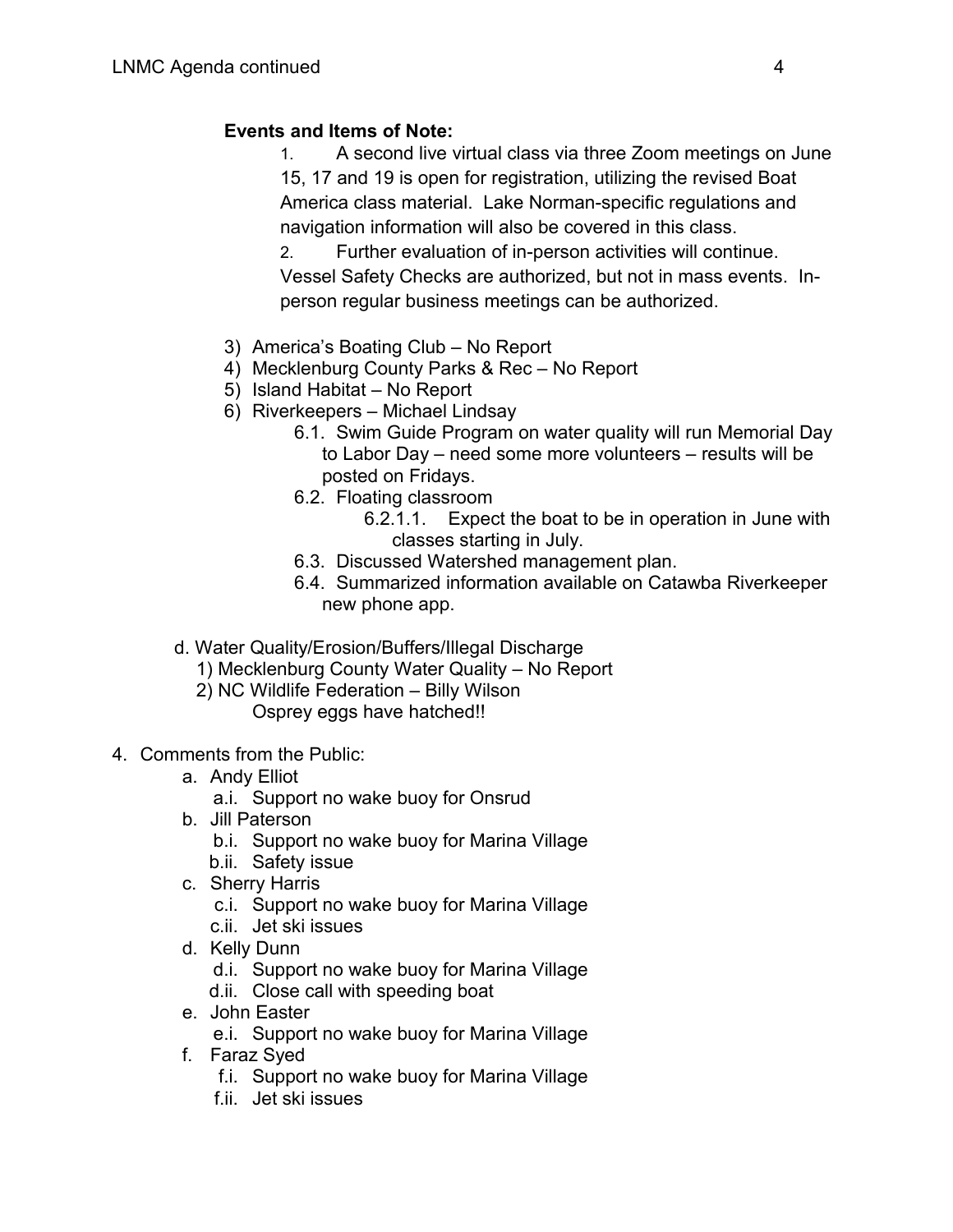- g. Dan Callan
	- g.i. Support no wake buoy for Marina Village
	- g.ii. Would like a larger buoy or multiple buoys
- h. Mike Corran
	- h.i. Support no wake buoy for Marina Village
	- h.ii. Safety issue
- 5. Committee Reports
	- a. ATON Morris Sample (Markers, Maintenance)
	- Marker 6, Light Out
	- Marker R5, Light Out
	- Marker D4, Sign Missing
	- Shoal Marker south of PYC, on east shore, Light out.
	- Shoal Marker north of T5, marker nearest shore, Light out.
	- Shoal Marker, Near D2, Sign Missing
	- Shoal Marker, Hagers Creek, Badly Faded
	- No Wake Bridge buoy to be added at I-77 bridge east of Williamson Rd. Bridge
	- No Wake Bridge buoy to be replaced at railroad bridge leading to Lake Norman Marina
	- No Wake Bridge buoy to be replaced at Hwy 150 bridge at Mountain Creek Marina
	- No Wake Bridge buoys at Buffalo Shoals bridge are missing and will be replaced. Will be replaced with poles with No Wake sign and lights as alternative to buoys.
	- b. Environmental/Hydrilla Morris Sample
	- c. Boater Education Commissioner Scott
		- c.i. Next meeting is tomorrow at 7PM
		- c.ii. Education classes are on the LNMC web site
		- c.iii. Website has seen increased activity 900 in April
		- d. Charter Boat Commissioner Eddinger, Commissioner Uzzolina
			- d.i. All charter boats have been inspected and approved
			- d.ii. Waiting on receipt of stickers to distribute
		- e. Rafting Commissioner Uzzolina see Section 6
		- f. Buoy Commissioner Howard
			- f.i. Process is taking longer than anticipated.
			- f.ii. Asked for further delay from Commissioners.